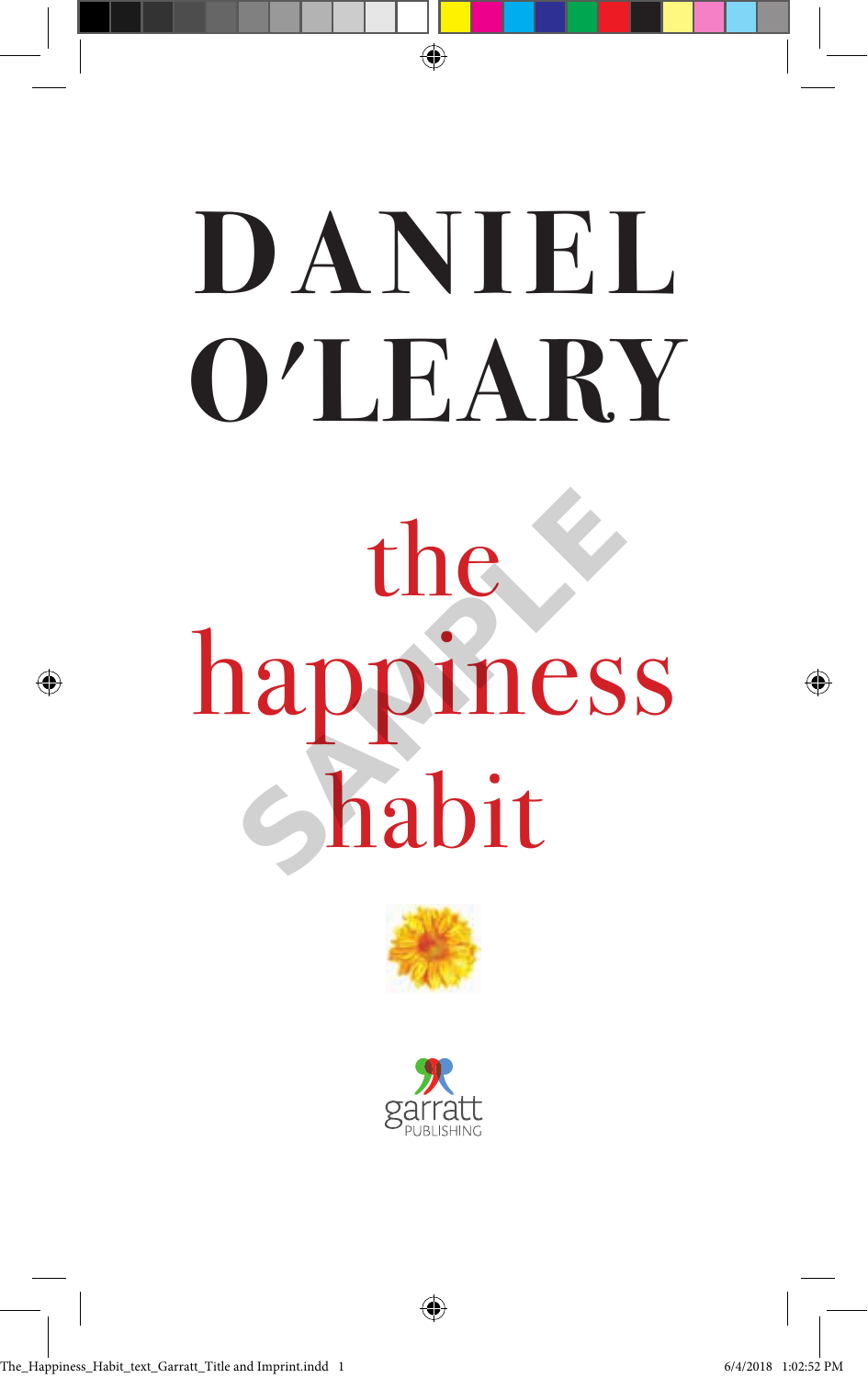Part one

# The First Habit for a Happier Life: Finding and Loving your True Self THE FIRST HABIT FOR A HAPPIER LIFE:<br>FINDING AND LOVING YOUR TRUE SELF<br>SAMPLOVING YOUR TRUE SELF<br>The happiness you seek is already within yo



*The happiness you seek is already within you.*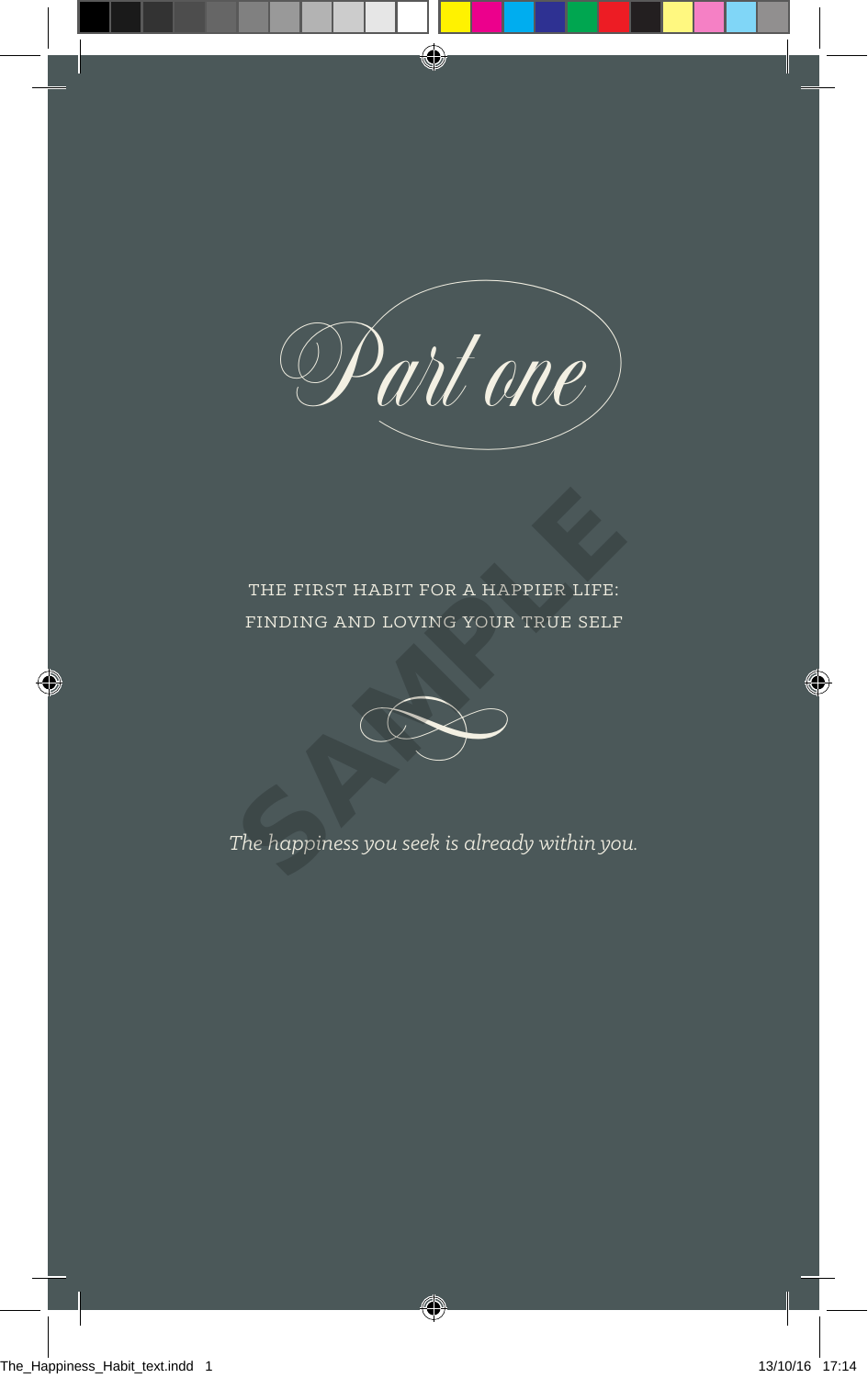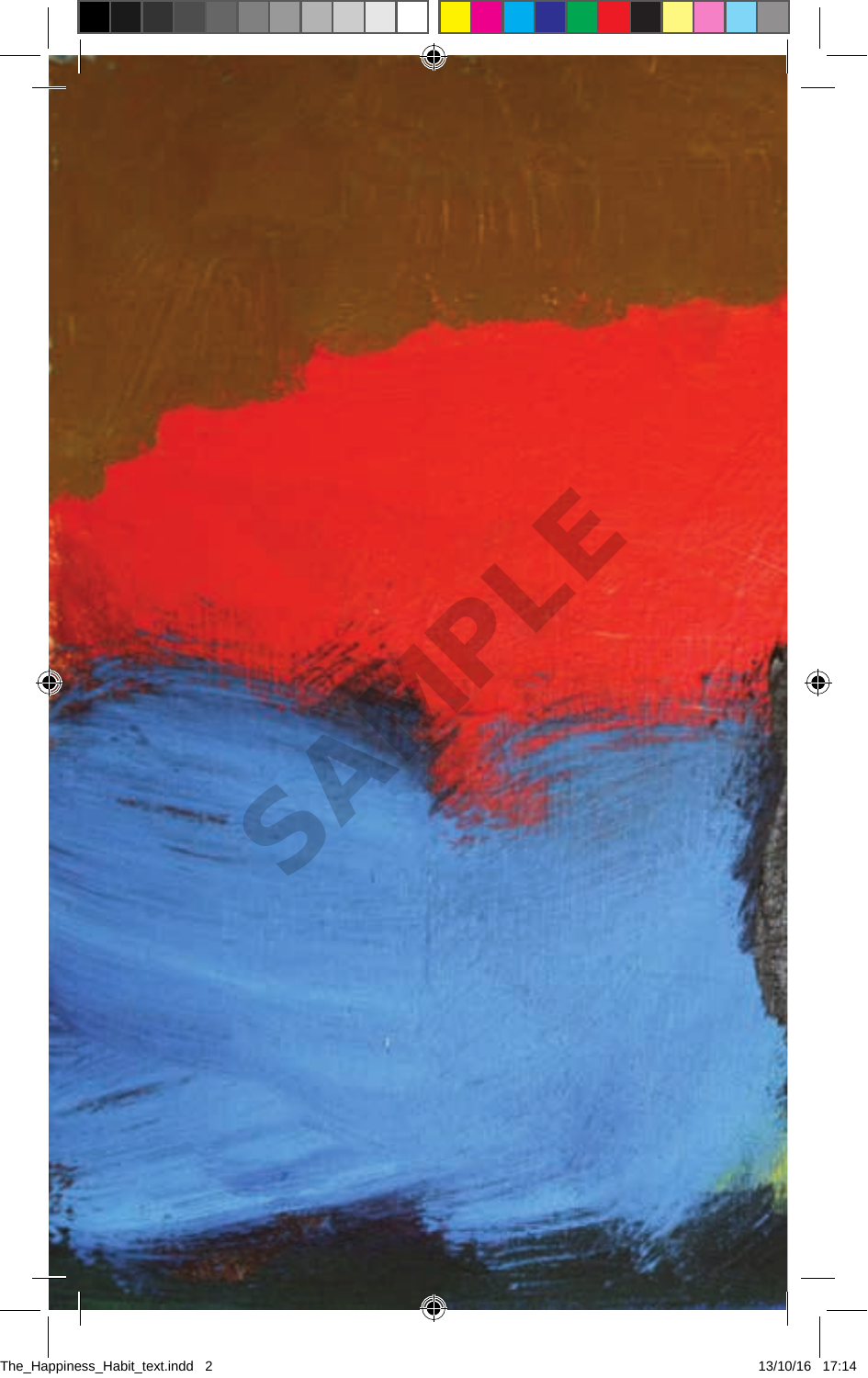### <sup>ሖ</sup> **1** <sup>ሗ</sup>

#### THE AIM OF YOUR LIFE IS TO BE TRULY YOURSELF. fully alive and grateful

To live out your most precious dreams, to blossom into the best possible version of yourself, to grow into your full power, to find your own voice and to use it–that is the purpose of your whole life, the reason you were created. In the end, that is what good teaching, good parenting, good friendship, good religion and good art are about–to convince you of the beauty of your own 'wild and precious life', and of how to make it flourish. To be fully alive is the greatest gift you can give to yourself, and to the universe. 'Don't ask what the world needs. Ask yourself what makes you come alive and then go and do that. Because what the world needs is people who have come alive' (Howard Thurman). Take a moment now to ask yourself what makes you feel alive. st possible version of yourself, to grow into<br>wer, to find your own voice and to use it –<br>purpose of your whole life, the reason you<br>d. In the end, that is what good teaching, go<br>ing, good friendship, good religion and goo

*To thine own self be true, and it must follow, as the night the day, thou canst not then be false to any man.*

WILLIAM SHAKESPEARE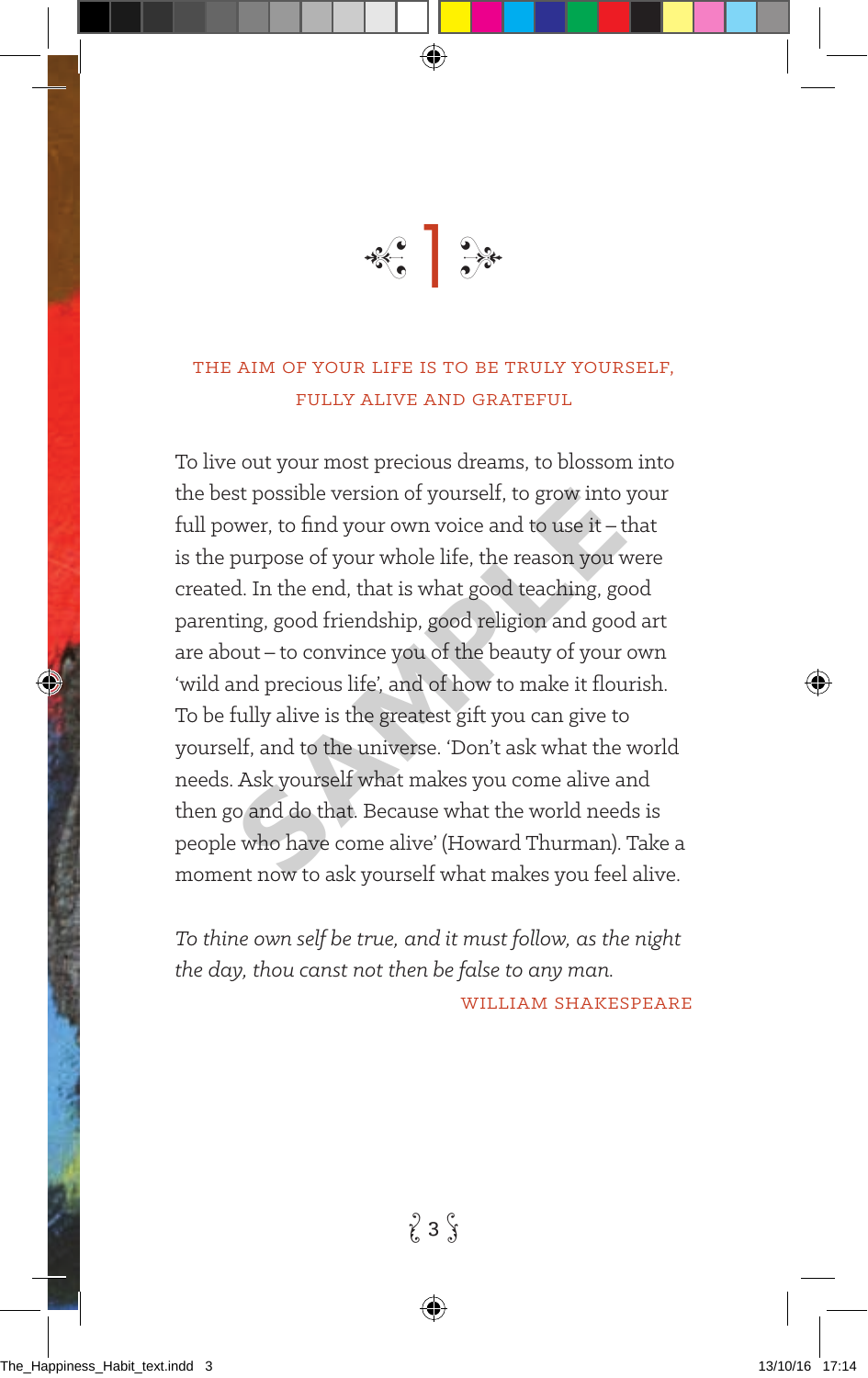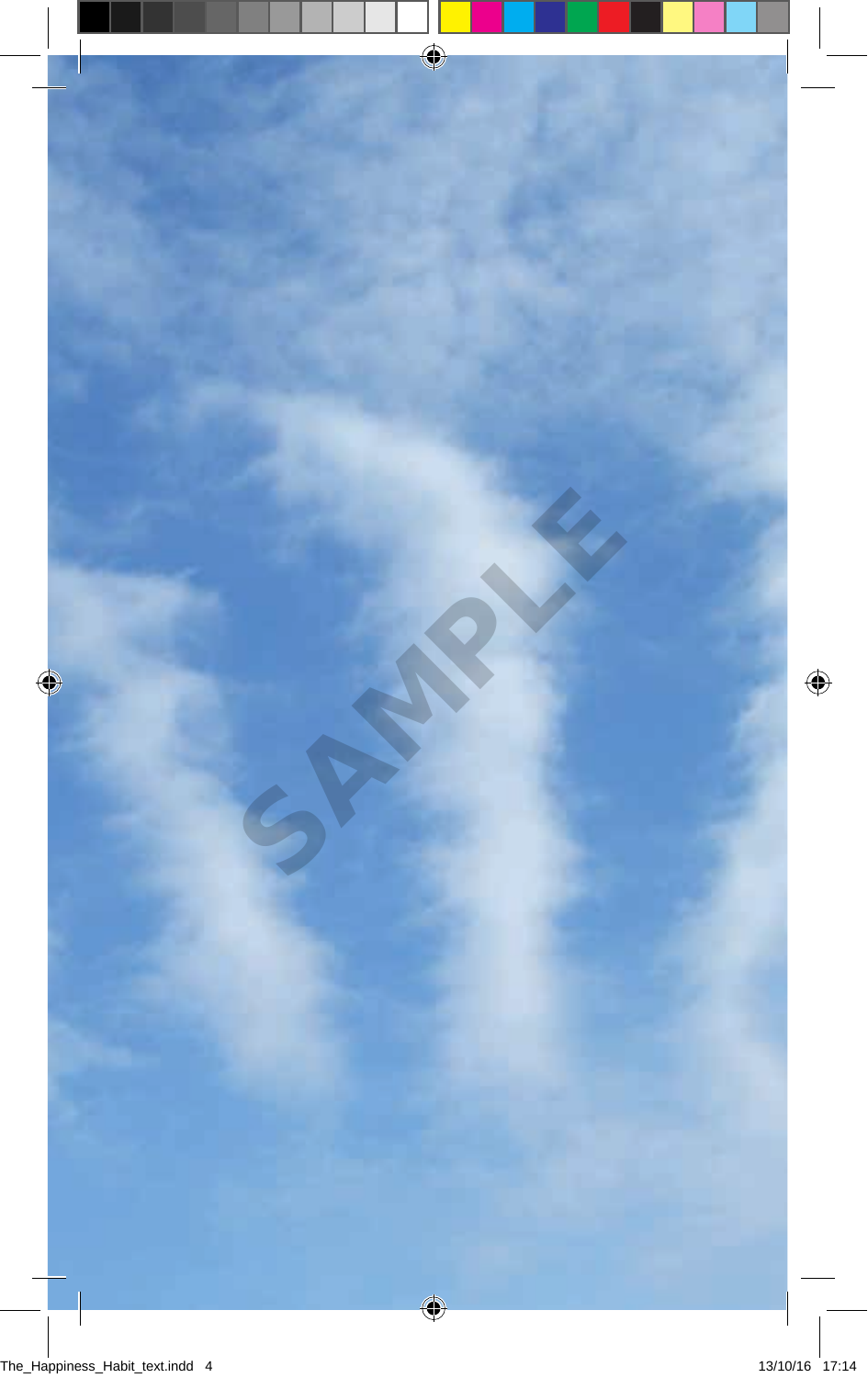### <sup>ሖ</sup> **2** <sup>ሗ</sup>

### Become who you are meant to be; it is the ultimate goal of your life – no more, no less

Do you believe that? Really believe it? That your first and only responsibility is to be your authentic self? Treasured beyond measure, you are the shining image of your Creator. All you are called to be is what you are meant to be. Have you noticed something within you always urging you to be your True Self? You are forever surrounded by, and filled with this attraction to something greater and deeper, to a more beautiful way of living. This healing light shines even in your dark days. It may not always feel like it but it is there! Once you try to accept the truth of who you really are, you are already well on your way to wholeness and happiness. But you are asleep. 'O terrible human blindness,' wrote John of the Cross, 'So great a light about you and you do not see it!' In the selection of the Cross.<br>Separation of the Cross.<br>The Creator All you are called to be is what year<br>and to be. Have you noticed something with ways urging you to be your True Self? You are raurrounded by, and filled

*Nothing can dim the light which shines from within.* MAYA ANGELOU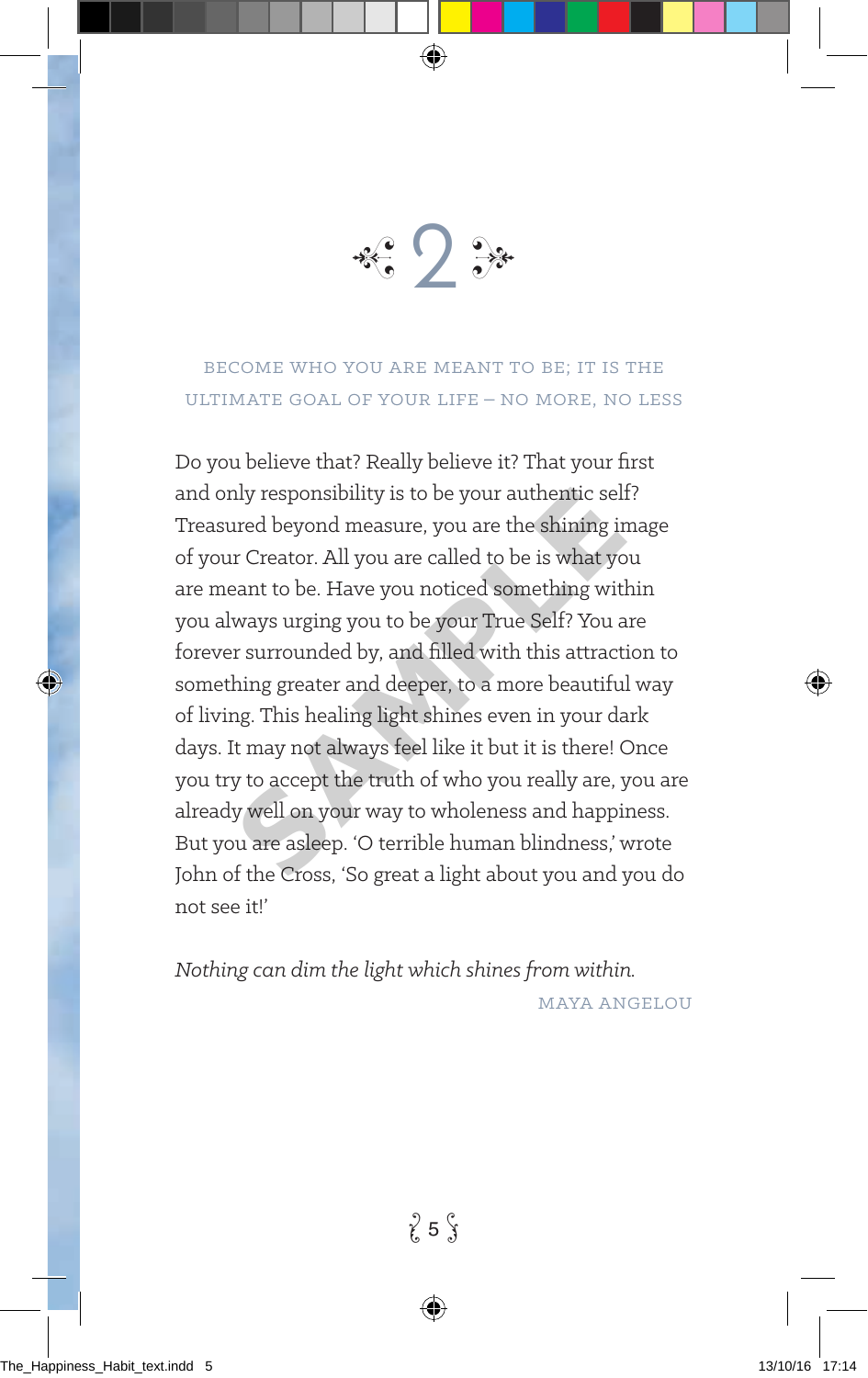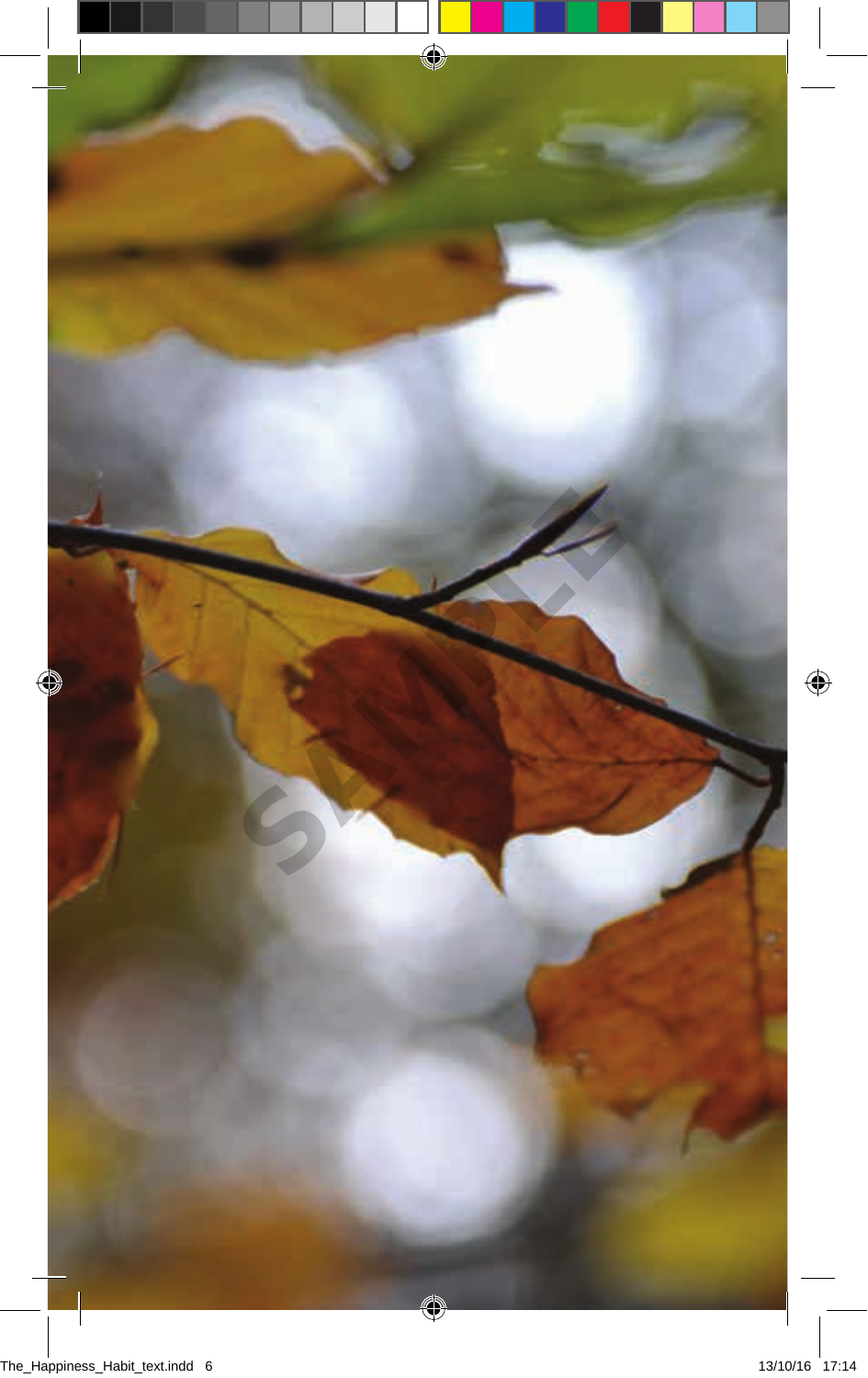### <sup>ሖ</sup> **3** <sup>ሗ</sup>

#### Try to love your wounds; they carry the secret of your new power

Your wounds, in the long run, can make you stronger. Is your current suffering healing you or damaging you, making your heart stronger or weaker? Life breaks all of us, but many learn to grow at the broken places. The place of the wound is the place of healing. Learn how to turn the stumbling blocks of your life into stepping stones to your new freedom. A huge secret of happiness is knowing how to accept, to use and thus transform your pain, your humiliations, tensions, and past injustice. If you resist, deny and fume in angry emotions, you will stay stuck in narrow ways, victimised by your own thoughts. This is not going to be easy. Loving your wounds is a tall order. Yet every world religion, every wise counsel, places the cross of suffering at the centre of its teaching about acquiring a happier heart. g your heart stronger or weaker? Life break<br>g your heart stronger or weaker? Life break<br>but many learn to grow at the broken place<br>ace of the wound is the place of healing. Le<br>b turn the stumbling blocks of your life into<br>

*Is not the cup that holds your wine the very cup that was burned in the potter's oven? … look deep into your heart and you shall find it is only that which has given you sorrow that is giving you joy.*

#### Kahlil Gibran

 $27$